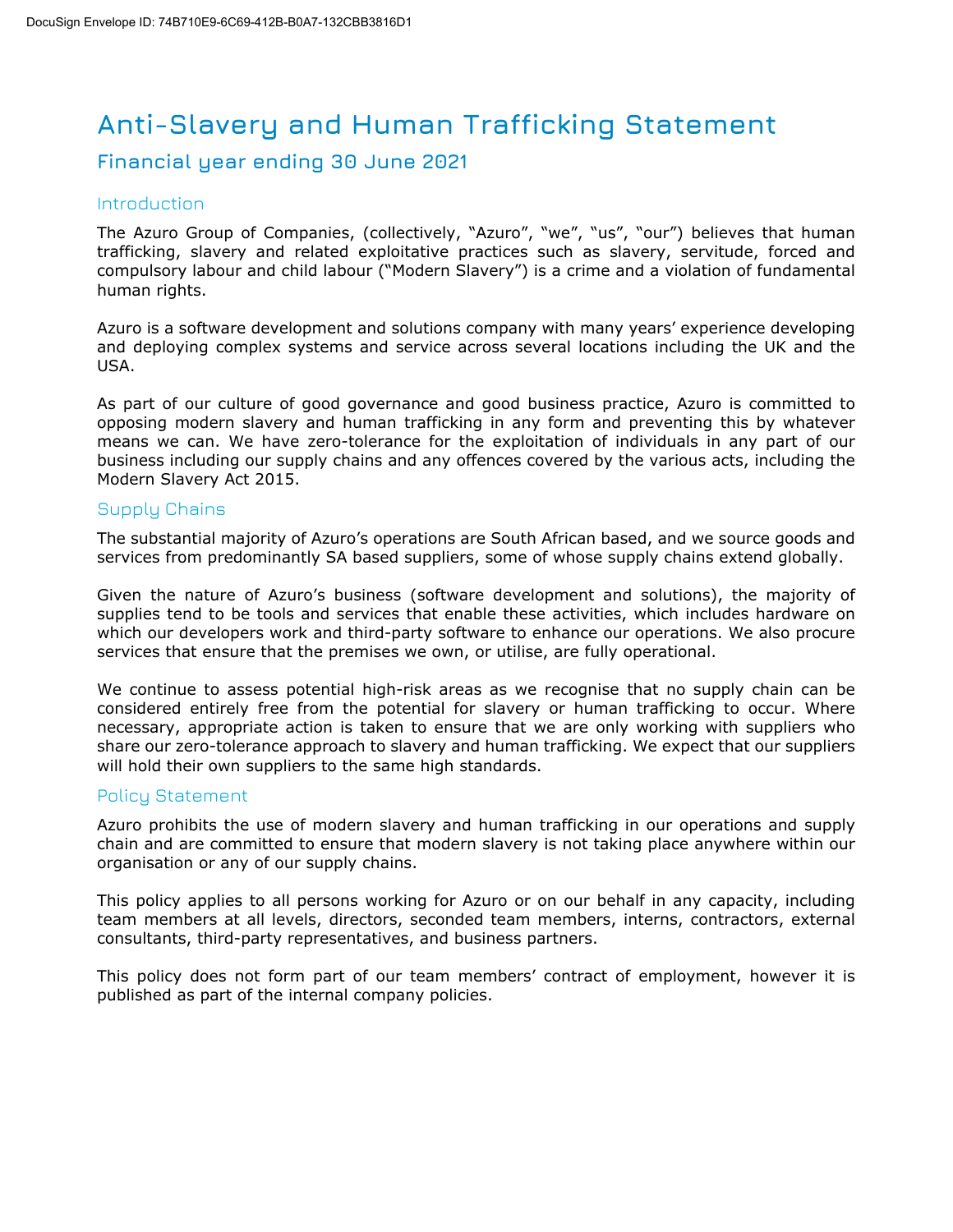#### Commitment

Although Azuro considers our risk of modern slavery to be low due to the nature of our supply chains, we take our responsibility to combat modern slavery seriously as demonstrated by our commitment to combat modern slavery and human trafficking.

- $\land$  We have zero tolerance for slavery and human trafficking in any part of our business, including our supply chain. Our commitment is to respect human rights and demonstrate leadership in responsible workplace practices across our organisation and in all regions where we conduct business.
- $\land$  We do not enter into business with any organisation which knowingly supports or is found to be involved in slavery, servitude and forced or compulsory labour.
- $\land$  The prevention, detection and reporting of modern slavery in any part of our company or supply chain is the responsibility of all those working for us or on our behalf.
- $\land$  Our team must not engage in, facilitate or fail to report any activity that might lead to, or suggest, a breach of this policy.
- $\land$  We are committed to engaging with our stakeholders and suppliers to address the risk of modern slavery in our operations and supply chain.
- $\land$  Our contracting processes are done on a risk-based approach, and we keep them under review. We assess whether the circumstances warrant the inclusion of specific prohibitions against the use of modern slavery and trafficked labour in our contracts with third parties.

#### Policies and Approach

Managers have an obligation to lead by example and to create an environment in which our team knows they are encouraged to ask questions and raise concerns, and to hold others accountable for acting in accordance with our values. Our team is encouraged to submit complaints on unethical activities.

We have internal policies that demonstrate our commitment to eradicating the risk of modern slavery in our business. These include our Recruitment Policy; Remuneration Philosophy; Working Hours and overtime; Disciplinary Code and Grievance Procedure and our Performance Management structure. These documents are made available to all our team members through our intranet.

#### Communication and Awareness of this Policy

To ensure a high level of understanding of the risks of modern slavery and human trafficking in our supply chains and our business, we will provide briefings to our directors and team members on a regular basis to ensure that they understand and comply with this policy.

#### Breaches of this Policy

The breach of this policy by any team member, director or person at the company may lead to disciplinary action being taken in accordance with Azuro's Disciplinary Code. Serious breaches may be regarded as gross misconduct and can lead to immediate dismissal.

We may terminate our relationship with other individuals or organisations working on our behalf if they breach this policy.

All team members will be expected to fully co-operate in any investigation into suspected breaches of this policy or any related processes or procedures.